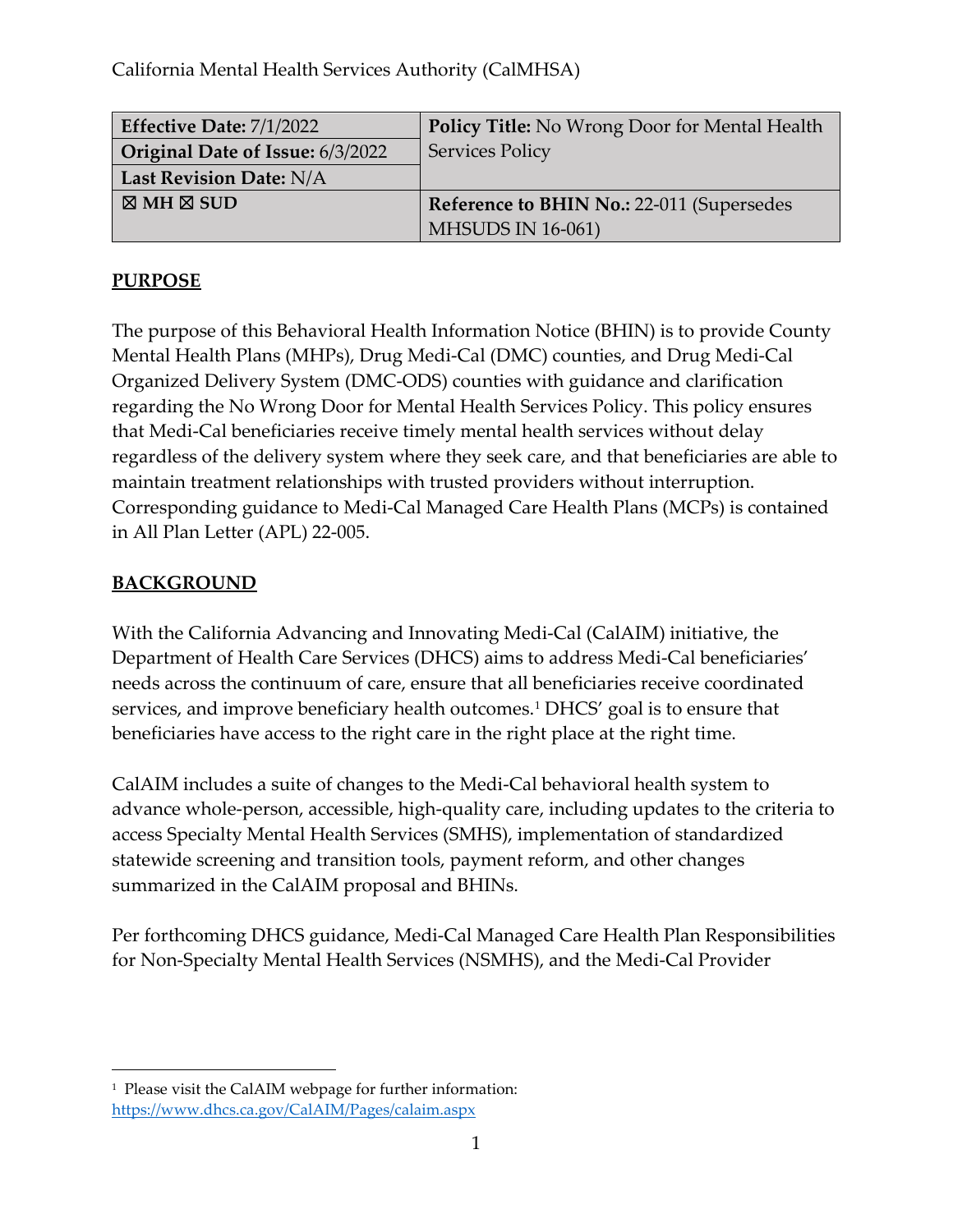Manual: Non-Specialty Mental Health Services: Psychiatric and Psychological Services, MCPs are required to provide or arrange for the provision of the following NSMHS:<sup>[2](#page-1-0)</sup>

- Mental health evaluation and treatment, including individual, group and family psychotherapy.
- Psychological and neuropsychological testing, when clinically indicated to evaluate a mental health condition.
- Outpatient services for purposes of monitoring drug therapy.
- Psychiatric consultation.
- Outpatient laboratory, drugs,<sup>[3](#page-1-1)</sup> supplies and supplements.

MCPs must provide or arrange for the provision of the NSMHS listed above for the following populations:

- Members who are 21 years of age and older with mild to moderate distress, or mild to moderate impairment of mental, emotional, or behavioral functioning resulting from mental health disorders, as defined by the current Diagnostic and Statistical Manual of Mental Disorders;<sup>[4](#page-1-2)</sup>
- Members who are under the age of 21, to the extent they are eligible for services through the Medicaid Early and Periodic Screening, Diagnostic, and Treatment (EPSDT) benefit, regardless of the level of distress or impairment, or the presence of a diagnosis; $5$  and,

<span id="page-1-0"></span><sup>2</sup> APLs are searchable on the APL webpage:

[<sup>\(</sup>https://www.dhcs.ca.gov/formsandpubs/Pages/AllPlanLetters.aspx\)](https://www.dhcs.ca.gov/formsandpubs/Pages/AllPlanLetters.aspx). Please visit the Medi-Cal provider manual: [\(https://files.medi-cal.ca.gov/pubsdoco/manuals\\_menu.aspx\)](https://files.medi-cal.ca.gov/pubsdoco/manuals_menu.aspx) for, Non-Specialty Mental Health Services: Psychiatric and Psychological Services. See W&I Code section 14184.402(b)(1):

[<sup>\(</sup>https://leginfo.legislature.ca.gov/faces/codes\\_displaySection.xhtml?lawCode=WIC&sectionNum=14184.4](https://leginfo.legislature.ca.gov/faces/codes_displaySection.xhtml?lawCode=WIC§ionNum=14184.402) [02\)](https://leginfo.legislature.ca.gov/faces/codes_displaySection.xhtml?lawCode=WIC§ionNum=14184.402). State law is searchable at:<https://leginfo.legislature.ca.gov/faces/codes.xhtml>

<span id="page-1-1"></span><sup>&</sup>lt;sup>3</sup> This does not include medications covered under the Medi-Cal Rx Contract Drug List located at: <https://medi-calrx.dhcs.ca.gov/home/cdl/>

<span id="page-1-2"></span><sup>4</sup> Presence of a neurocognitive disorder (e.g., dementia) or a substance-related and addictive disorder (e.g., stimulant use disorder) are not "mental health disorders" for the purpose of determining whether a beneficiary meets criteria to receive NSMHS. However, MCPs must provide or arrange for NSMHS for beneficiaries with any of these or other co-occurring physical health or substance use disorders if they also have a mental health disorder (or potential mental health disorders not yet diagnosed) and meet criteria for NSMHS as described above.

<span id="page-1-3"></span> $5$  See Section 1396d(r)(5) of Title 42 of the U.S.C.:

[https://uscode.house.gov/view.xhtml?req=\(title:42%20section:1396d%20edition:prelim](https://uscode.house.gov/view.xhtml?req=(title:42%20section:1396d%20edition:prelim) (requiring provision of all services that are coverable under Section 1905(a) of the Social Security Act (42 U.S.C. § 1396d(a)): [https://www.ssa.gov/OP\\_Home/ssact/title19/1905.htm](https://www.ssa.gov/OP_Home/ssact/title19/1905.htm) and that are necessary to correct or ameliorate a condition, including a behavioral health condition, discovered by a screening service,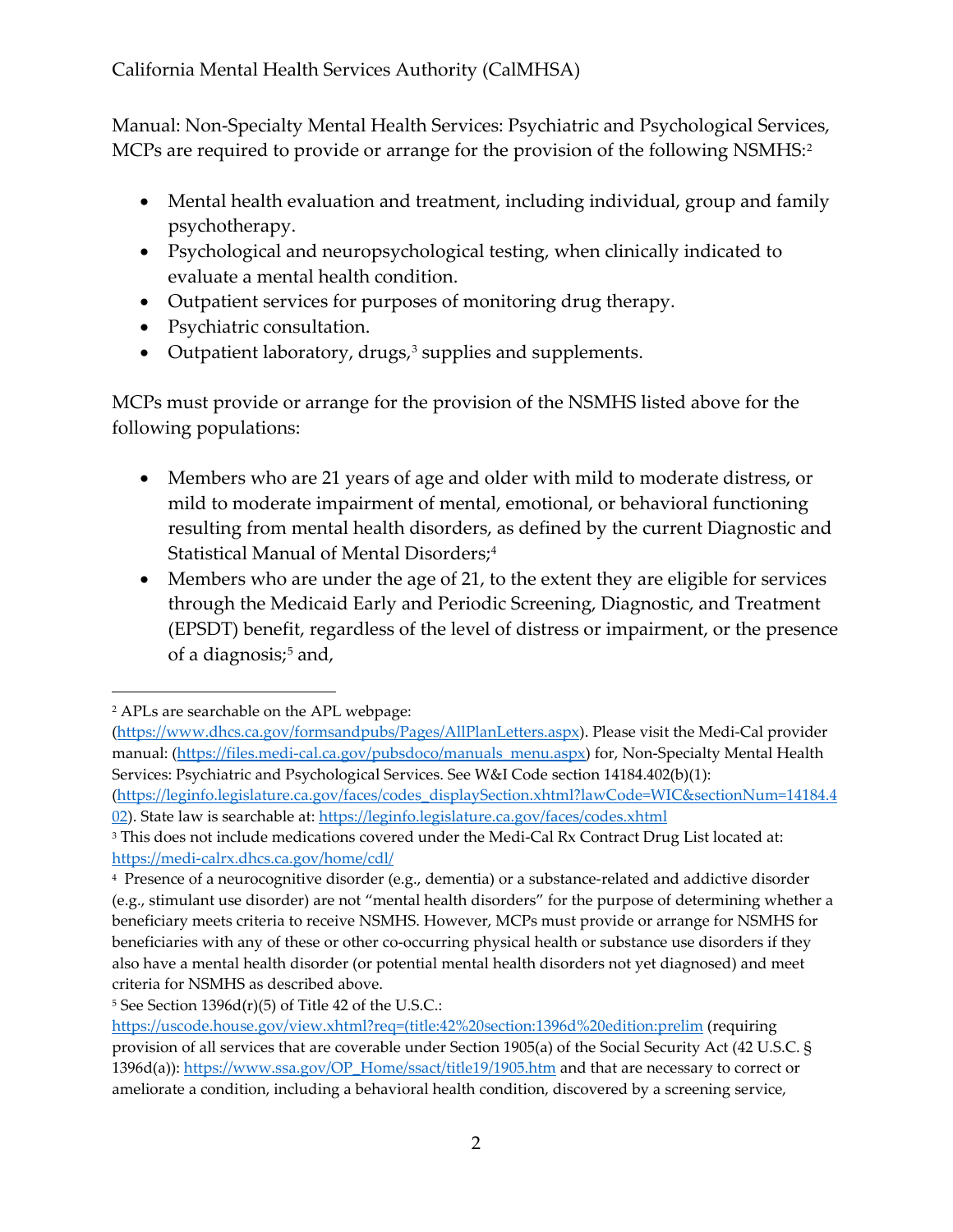#### California Mental Health Services Authority (CalMHSA)

• Members of any age with potential mental health disorders not yet diagnosed.

In accordance with Welfare and Institutions (W&I) Code sections 14059.5 and 14184.402, for individuals under 21 years of age, a service is "medically necessary" or a "medical necessity" if the service meets the standards set forth in Section 1396d(r)(5) of Title 42 of the United States Code (U.S.C.). The federal EPSDT mandate requires states to furnish all appropriate and medically necessary services that are Medicaid coverable (as described in 42 U.S.C. Section 1396d(a)) as needed to correct or ameliorate health conditions, including behavioral health conditions, discovered by a screening service, regardless of whether those services are covered in the state's Medicaid State Plan. Consistent with federal guidance from the Centers for Medicare & Medicaid Services (CMS), behavioral health services, including NSMHS, need not be curative or completely restorative to ameliorate a behavioral health condition.<sup>[6](#page-2-0)</sup> Services that sustain, support, improve, or make more tolerable a behavioral health condition are considered to ameliorate the condition, are thus medically necessary, and are thus covered as EPSDT services.

MCPs must also cover and pay for emergency room professional services as described in Section 53855 of Title 22 of the California Code of Regulations (CCR). This includes all professional physical, mental, and substance use treatment services, including screening examinations necessary to determine the presence or absence of an emergency medical condition and, if an emergency medical condition exists, for all services medically necessary to stabilize the member. Emergency services includes facility and professional services and facility charges claimed by emergency departments. MCPs must provide covered substance use disorder (SUD) services, including alcohol and drug screening, assessments, brief interventions, and referral to treatment for members ages 11 and older, including pregnant members, in primary care setting s and tobacco, alcohol, illicit drug screening in accordance with American Academy of Pediatrics Bright Futures for Children and United States Preventive Services Taskforce grade A and B recommendations for adults as outlined in APL 21- 014, Alcohol and Drug Screening, Assessment, Brief Interventions and Referral to Treatment. Further, MCPs must provide or arrange for the provision of:

• Medications for Addiction Treatment (MAT, also known as medication-assisted treatment) provided in primary care, inpatient hospital, emergency departments,

<span id="page-2-0"></span><sup>6</sup> CMS federal EPSDT guidance[: https://www.medicaid.gov/sites/default/files/2019-](https://www.medicaid.gov/sites/default/files/2019-12/epsdt_coverage_guide.pdf) 12/epsdt coverage guide.pdf

whether or not such services are covered under the State Plan), U.S.C. is searchable at: <https://uscode.house.gov/>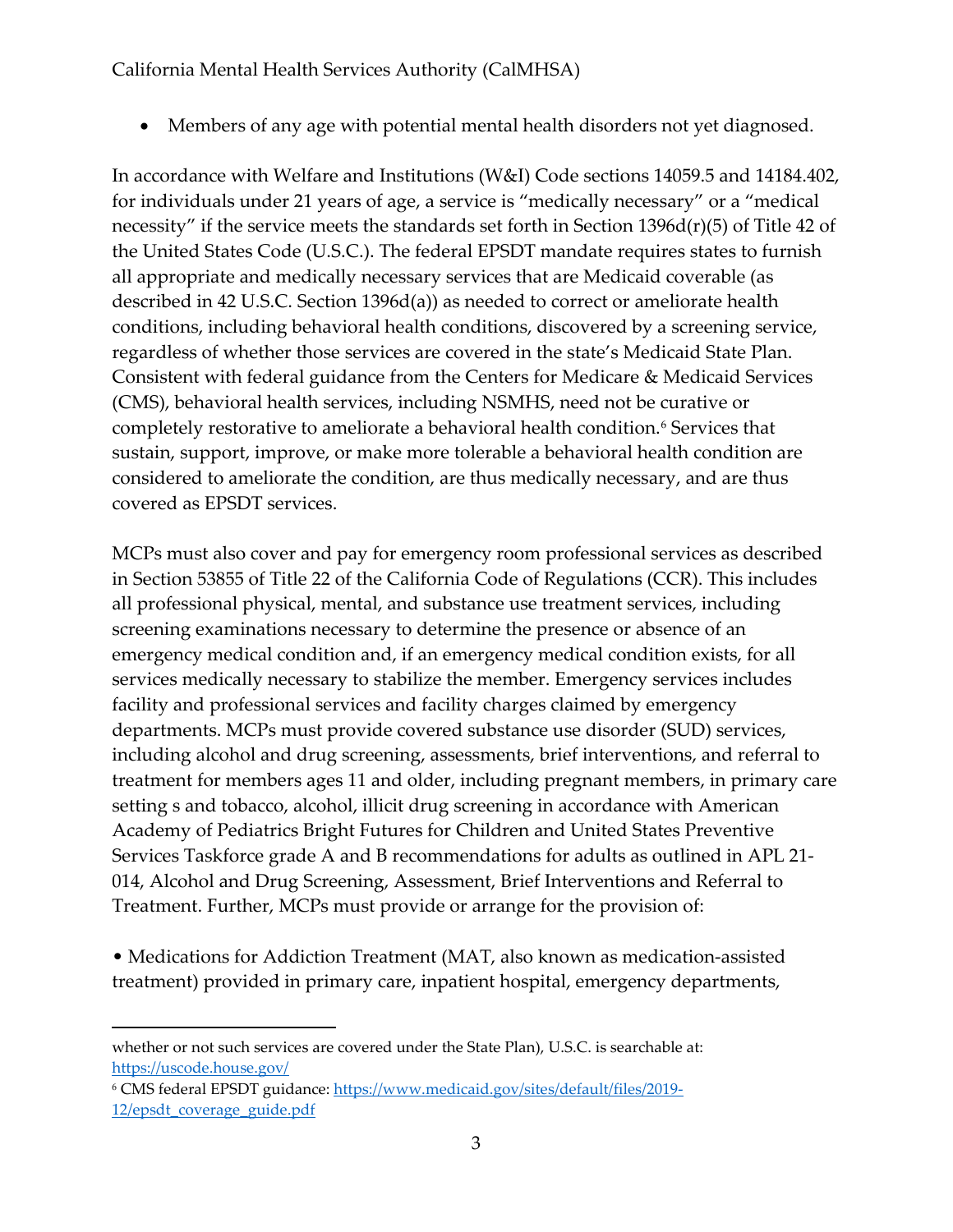California Mental Health Services Authority (CalMHSA)

and other contracted medical settings; and

• Emergency services necessary to stabilize the member.<sup>[7](#page-3-0)</sup>

The NSMHS and SUD services described above are covered services via the Fee-For Service (FFS) delivery system for Medi-Cal beneficiaries who are not enrolled in an MCP. MHPs are required to provide or arrange for the provision of medically necessary SMHS for beneficiaries in their counties who meet access criteria for SMHS as described in BHIN 21-073.

## **POLICY**

It is the policy of the county MHP to provide or arrange for clinically appropriate, covered SMHS to include prevention, screening, assessment, and treatment services. These services are covered and reimbursable even when<sup>[8](#page-3-1)</sup>:

- 1. Services are provided prior to determination of a diagnosis, during the assessment, or prior to determination of whether NSMHS or SMHS access criteria are met;
- 2. The beneficiary has a co-occurring mental health condition and substance use disorder (SUD); or
- 3. NSMHS and SMHS services are provided concurrently, if those services are coordinated and not duplicated.

## **PROCEDURE**

1. **SMHS Provided During the Assessment Period Prior to Determination of a Diagnosis or Prior to Determination of Whether SMHS Access Criteria Are Met**

<span id="page-3-0"></span><sup>7</sup> Including voluntary inpatient detoxification as a benefit available to MCP members through the Medi-Cal fee-for-service program, as described in APL 18-001 at:

[https://www.dhcs.ca.gov/formsandpubs/Documents/MMCDAPLsandPolicyLetters/APL2018/APL18-](https://www.dhcs.ca.gov/formsandpubs/Documents/MMCDAPLsandPolicyLetters/APL2018/APL18-001.pdf) [001.pdf](https://www.dhcs.ca.gov/formsandpubs/Documents/MMCDAPLsandPolicyLetters/APL2018/APL18-001.pdf) 

<span id="page-3-1"></span><sup>8</sup> W&I Code section 14184.402(f): [Section 14184.402 - Medically necessary determinations for covered](https://casetext.com/statute/california-codes/california-welfare-and-institutions-code/division-9-public-social-services/part-3-aid-and-medical-assistance/chapter-7-basic-health-care/article-551-california-advancing-and-innovating-medi-cal-act/section-14184402-medically-necessary-determinations-for-covered-specialty-mental-health-services-and-substance-use-disorder-services-nonspecialty-mental-health-services-coverage)  [specialty mental health services and substance use disorder services; nonspecialty mental health services](https://casetext.com/statute/california-codes/california-welfare-and-institutions-code/division-9-public-social-services/part-3-aid-and-medical-assistance/chapter-7-basic-health-care/article-551-california-advancing-and-innovating-medi-cal-act/section-14184402-medically-necessary-determinations-for-covered-specialty-mental-health-services-and-substance-use-disorder-services-nonspecialty-mental-health-services-coverage)  [coverage, Cal. Welf. and Inst. Code § 14184.402 | Casetext Search + Citator](https://casetext.com/statute/california-codes/california-welfare-and-institutions-code/division-9-public-social-services/part-3-aid-and-medical-assistance/chapter-7-basic-health-care/article-551-california-advancing-and-innovating-medi-cal-act/section-14184402-medically-necessary-determinations-for-covered-specialty-mental-health-services-and-substance-use-disorder-services-nonspecialty-mental-health-services-coverage)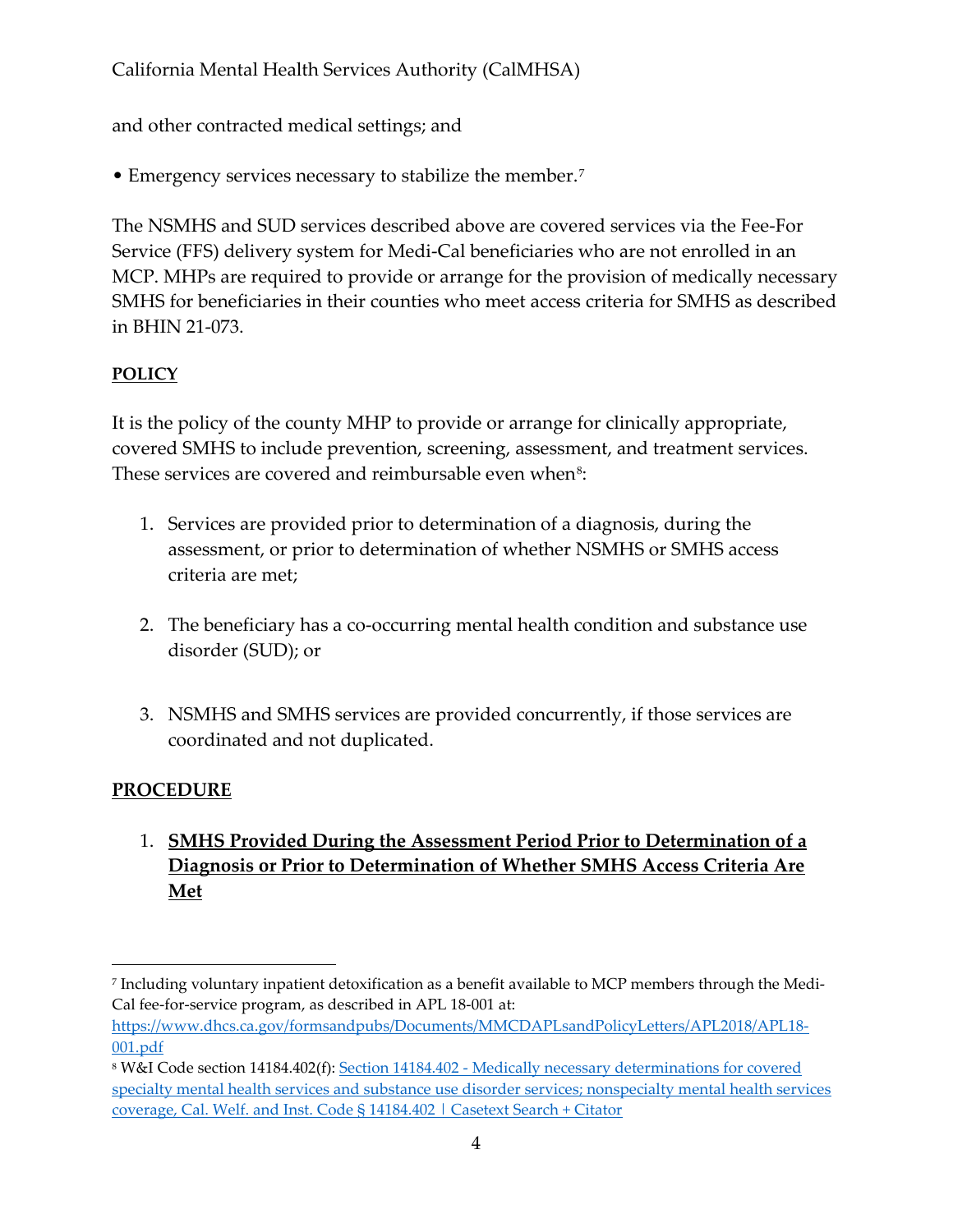Clinically appropriate SMHS are covered and reimbursable during the assessment process prior to determination of a diagnosis or a determination that the beneficiary meets access criteria for SMHS.<sup>[9](#page-4-0)</sup> Services rendered during the assessment period remain reimbursable even if the assessment ultimately indicates the beneficiary does not meet criteria for SMHS. MHPs must not deny or disallow reimbursement for SMHS provided during the assessment process described above if the assessment determines that the beneficiary does **not** meet criteria for SMHS or meets the criteria for NSMHS.

Likewise, MCPs must not disallow reimbursement for NSMHS services provided during the assessment process if the assessment determines that the beneficiary does **not** meet criteria for NSMHS or meets the criteria for SMHS.

MHPs, DMC and DMC-ODS programs and providers may use the following options during the assessment phase of a beneficiary's treatment when a diagnosis has yet to be established<sup>10</sup>:

- ICD-10 codes Z55-Z65, "Persons with potential health hazards related to socioeconomic and psychosocial circumstances" may be used by **all**  providers as appropriate during the assessment period prior to diagnosis and do not require certification as, or supervision of, a Licensed Practitioner of the Healing Arts (LPHA) or Licensed Mental Health Professional (LMHP).
- ICD-10 code Z03.89, "Encounter for observation for other suspected diseases and conditions ruled out," may be used by an LPHA or LMHP during the assessment phase of a beneficiary's treatment when a diagnosis has yet to be established.
- In cases where services are provided due for a suspected disorder that has not yet been diagnosed, options are available for an LPHA or LMPH in the CMS-approved ICD-10 diagnosis code list<sup>[11](#page-4-2)</sup>, which may include  $Z$

<span id="page-4-0"></span><sup>9</sup> For more information regarding coverage and reimbursement policies for DMC and DMC-ODS services during the assessment process, please refer to BHIN 21-071: [\(https://www.dhcs.ca.gov/Documents/BHIN-](https://www.dhcs.ca.gov/Documents/BHIN-21-071-Medical-Necessity-Determination-Level-of-Care-Determination-Requirements.pdf)[21-071-Medical-Necessity-Determination-Level-of-Care-Determination-Requirements.pdf\)](https://www.dhcs.ca.gov/Documents/BHIN-21-071-Medical-Necessity-Determination-Level-of-Care-Determination-Requirements.pdf) , and BHIN 21- 075: [\(https://www.dhcs.ca.gov/Documents/BHIN-21-075-DMC-ODS-Requirements-for-the-Period-2022-](https://www.dhcs.ca.gov/Documents/BHIN-21-075-DMC-ODS-Requirements-for-the-Period-2022-2026.pdf) [2026.pdf\)](https://www.dhcs.ca.gov/Documents/BHIN-21-075-DMC-ODS-Requirements-for-the-Period-2022-2026.pdf), respectively.

<span id="page-4-1"></span><sup>10</sup> [https://www.dhcs.ca.gov/Documents/BHIN-22-013-Code-Selection-During-Assessment-Period-for-](https://www.dhcs.ca.gov/Documents/BHIN-22-013-Code-Selection-During-Assessment-Period-for-Outpatient-Behavioral-Health.pdf)[Outpatient-Behavioral-Health.pdf](https://www.dhcs.ca.gov/Documents/BHIN-22-013-Code-Selection-During-Assessment-Period-for-Outpatient-Behavioral-Health.pdf) 

<span id="page-4-2"></span><sup>11</sup> The ICD 10 Tabular: [\(https://www.cms.gov/medicare/icd-10/2022-icd-10-cm\)](https://www.cms.gov/medicare/icd-10/2022-icd-10-cm)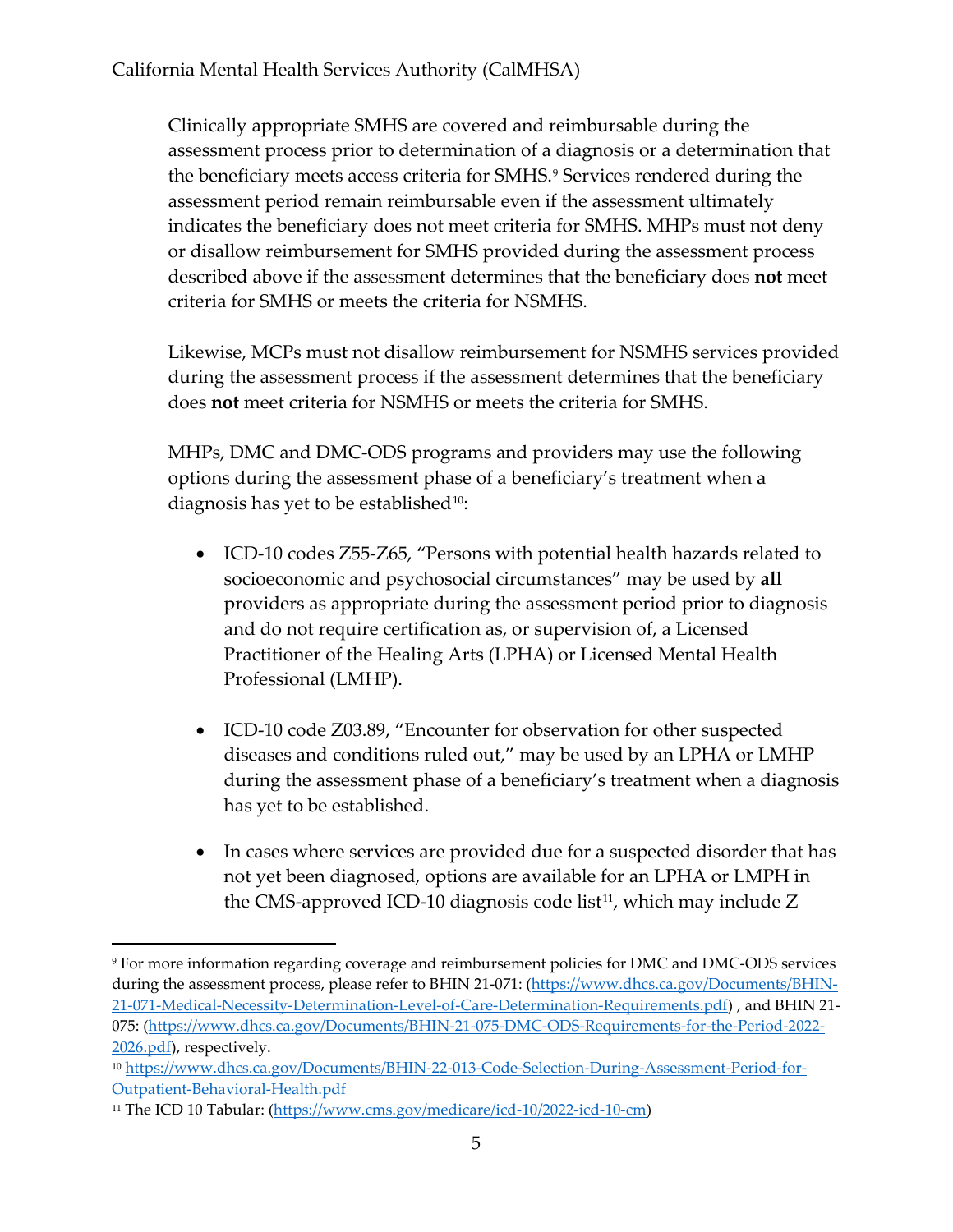codes. LPHA and LMHP may use any clinically appropriate ICD-10 code[12](#page-5-0). For example, these include codes for "Other specified" and "Unspecified" disorders," or "Factors influencing health status and contact with health services."

#### **2. Co-occurring Substance Use Disorder**

Clinically appropriate and covered SMHS delivered by MHP providers are covered Medi-Cal services whether or not the beneficiary has a co-occurring SUD. MHPs must not deny or disallow reimbursement for SMHS provided to a beneficiary who meets SMHS criteria on the basis of the beneficiary having a cooccurring SUD, when all other Medi-Cal and service requirements are met. Similarly, clinically appropriate and covered Drug Medi-Cal (DMC) services delivered by DMC providers and Drug Medi-Cal Organized Delivery System (DMC-ODS) services delivered by DMC-ODS providers are covered by DMC counties and DMC-ODS counties, respectively, whether or not the beneficiary has a co-occurring mental health condition. Likewise, clinically appropriate and covered NSMHS are covered Medi-Cal services via the FFS and MCP delivery systems whether or not the beneficiary has a cooccurring SUD. Similarly, clinically appropriate and covered SUD services delivered by MCP providers (e.g., alcohol and drug screening, assessment, brief interventions, and referral to treatment; MAT) are covered by MCPs whether or not the member has a cooccurring mental health condition.

## **3. Concurrent NSMHS and SMHS**

Beneficiaries may concurrently receive NSMHS via a FFS or MCP provider and SMHS via a MHP provider when the services are clinically appropriate, coordinated and not duplicative. When a beneficiary meets criteria for both NSMHS and SMHS, the beneficiary should receive services based on individual clinical need and established therapeutic relationships.[13](#page-5-1) MHPs must not deny or disallow reimbursement for SMHS provided to a beneficiary on the basis of the beneficiary also meeting NSMHS criteria and/or also receiving NSMHS services, provided that the concurrent services are clinically appropriate, coordinated and not duplicative. Likewise, MCPs must not deny or disallow reimbursement for NSMHS provided to a beneficiary on the basis of the beneficiary also meeting

<span id="page-5-0"></span><sup>12</sup> The Short-Doyle Medi-Cal Claim System accepts all valid CMS approved ICD-10-CM codes for outpatient services; refer to ICD 10 Tabular.

<span id="page-5-1"></span><sup>13</sup> Nothing in this BHIN supersedes the criteria for beneficiary access to SMHS described in BHIN 21-073: [\(https://www.dhcs.ca.gov/Documents/BHIN-21-073-Criteria-for-Beneficiary-to-Specialty-MHS-Medical-](https://www.dhcs.ca.gov/Documents/BHIN-21-073-Criteria-for-Beneficiary-to-Specialty-MHS-Medical-Necessity-and-Other-Coverage-Req.pdf)[Necessity-and-Other-Coverage-Req.pdf\)](https://www.dhcs.ca.gov/Documents/BHIN-21-073-Criteria-for-Beneficiary-to-Specialty-MHS-Medical-Necessity-and-Other-Coverage-Req.pdf)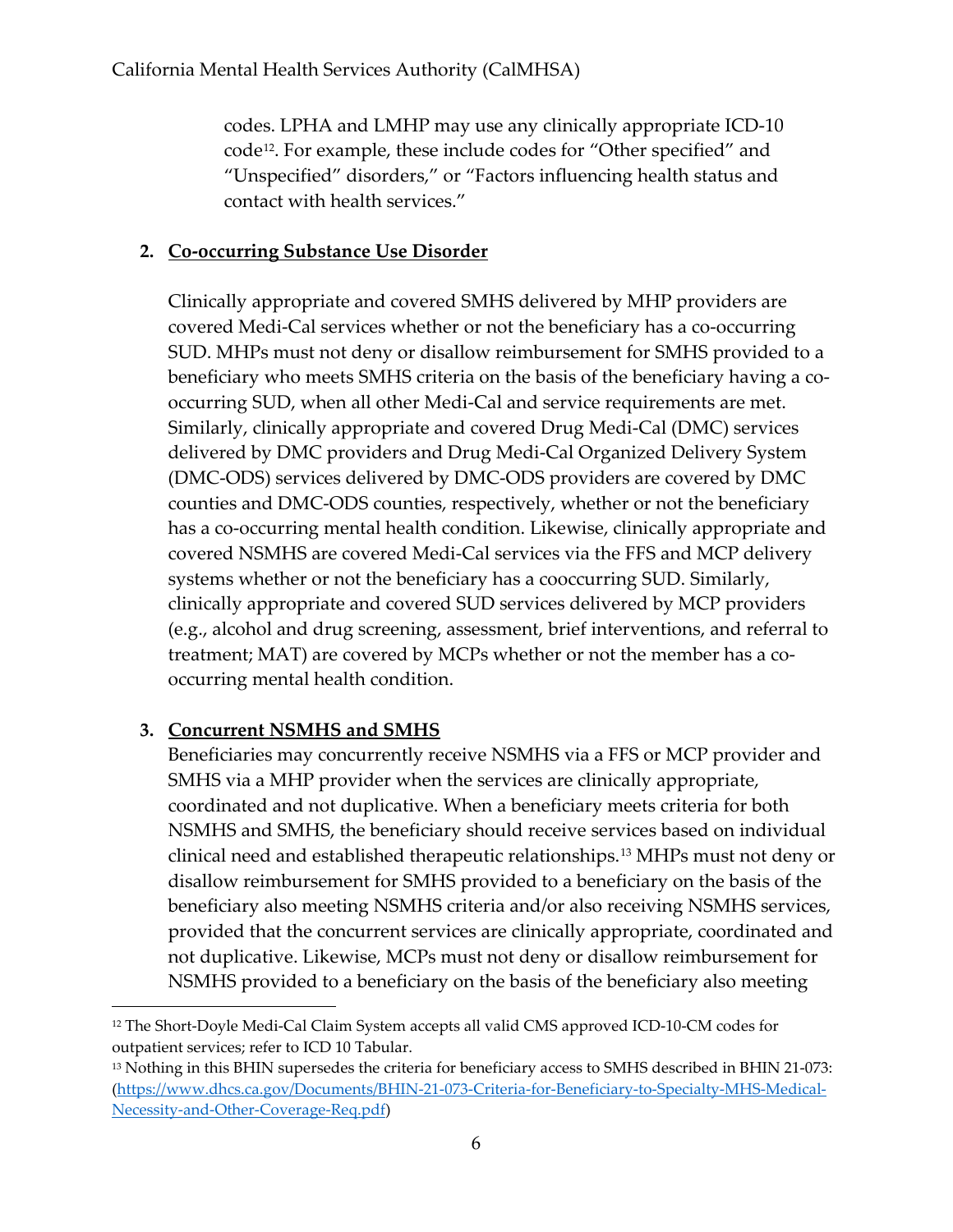SMHS criteria and/or receiving SMHS services, provided that the concurrent services are clinically appropriate, coordinated and not duplicative. Any concurrent NSMHS and SMHS for adults, as well as children under 21 years of age, must be coordinated between MCPs and MHPs to ensure beneficiary choice. MHPs must coordinate with MCPs to facilitate care transitions and guide referrals for beneficiaries receiving SMHS to transition to a NSMHS provider and vice versa, ensuring that the referral loop is closed, and the new provider accepts the care of the beneficiary. Such decisions should be made via a beneficiarycentered shared decision-making process.[14](#page-6-0)

- Beneficiaries with established therapeutic relationships with a FFS or MCP provider may continue receiving NSMHS from the FFS or MCP provider (billed to FFS or the MCP), even if they simultaneously receive SMHS from an MHP provider (billed to the MHP), as long as the services are coordinated between these delivery systems and are non-duplicative (e.g., a beneficiary may only receive psychiatry services in one network, not both networks; a beneficiary may only access individual therapy in one network, not both networks).
- Beneficiaries with established therapeutic relationships with a MHP provider may continue receiving SMHS from the MHP provider (billed to the MHP), even if they simultaneously receive NSMHS from a FFS provider or MCP provider (billed to FFS or the MCP), as long as the services are coordinated between these delivery systems and are nonduplicative.

DHCS is developing a set of statewide tools (effective in 2023 pursuant to future guidance) to facilitate screenings and care transitions for the SMHS, NSMHS and FFS systems.

# **DEFINITIONS**

[\(https://www.dhcs.ca.gov/services/MH/Documents/Information%20Notices/IN\\_18-](https://www.dhcs.ca.gov/services/MH/Documents/Information%20Notices/IN_18-059_Continuity_of_Care/MHSUDS_Information_Notice_18-059_Continuity_of_Care.pdf)

<span id="page-6-0"></span><sup>&</sup>lt;sup>14</sup> This BHIN does not supersede beneficiaries' rights to request continuity of care consistent with federal regulations and state code, as described in MHSUDS 18-059:

[<sup>059</sup>\\_Continuity\\_of\\_Care/MHSUDS\\_Information\\_Notice\\_18-059\\_Continuity\\_of\\_Care.pdf\)](https://www.dhcs.ca.gov/services/MH/Documents/Information%20Notices/IN_18-059_Continuity_of_Care/MHSUDS_Information_Notice_18-059_Continuity_of_Care.pdf). Please note the components of MHSUDS 18-059 that describe SMHS medical necessity criteria have been superseded by BHIN 21-073: [\(https://www.dhcs.ca.gov/Documents/BHIN-21-073-Criteria-for-Beneficiary-to-Specialty-](https://www.dhcs.ca.gov/Documents/BHIN-21-073-Criteria-for-Beneficiary-to-Specialty-MHS-Medical-Necessity-and-Other-Coverage-Req.pdf)[MHS-Medical-Necessity-and-Other-Coverage-Req.pdf\)](https://www.dhcs.ca.gov/Documents/BHIN-21-073-Criteria-for-Beneficiary-to-Specialty-MHS-Medical-Necessity-and-Other-Coverage-Req.pdf).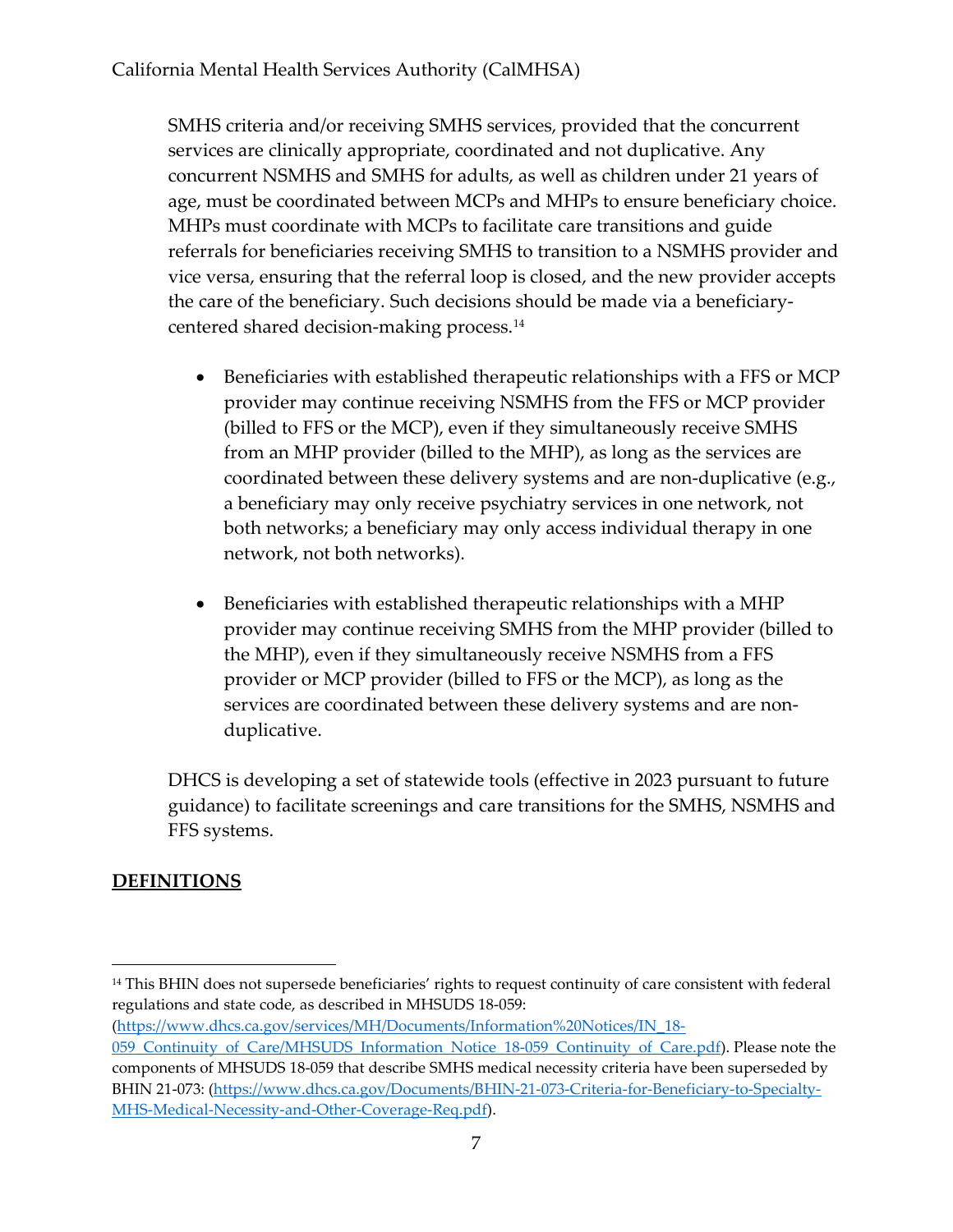**Drug Medi-Cal (DMC):** Drug Medi-Cal is a treatment funding source for eligible Medi-Cal members. In order for Drug Medi-Cal to pay for covered services, eligible Medi-Cal members must receive substance use disorder (SUD) services at a Drug Medi-Cal certified program. SUD services funded by Drug Medi-Cal are listed in Title 22, California Code of Regulations (CCR), Section 51341.1. (d)(1-6). Title 9 and Title 22, CCR govern DMC treatment.

**Drug Medi-Cal Organized Delivery System (DMC-ODS):** The Drug Medi-Cal Organized Delivery System (DMC-ODS) provides a continuum of care modeled after the American Society of Addiction Medicine Criteria for substance use disorder treatment services, enables more local control and accountability, provides greater administrative oversight, creates utilization controls to improve care and efficient use of resources, implements evidenced based practices in substance abuse treatment, and coordinates with other systems of care. This approach provides the beneficiary with access to the care and system interaction needed in order to achieve sustainable recovery. DHCS initially received approval in August 2015 from the Centers for Medicare & Medicaid Services (CMS) to implement the DMC-ODS through the State's prior Section 1115 demonstration. DHCS received approval from CMS on December 29, 2021 to reauthorize the DMC-ODS in the CalAIM Section 1915(b) waiver through December 31, 2026, alongside the State's other Medi-Cal delivery systems: Medi-Cal managed care, dental managed care, and Specialty Mental Health Services (SMHS).

**Fee-For-Service (FFS) Medi-Cal Delivery System:** Under FFS, the state pays enrolled Medi-Cal providers directly for covered services provided to Medi-Cal beneficiaries. FFS providers render services and then submit claims for payment that are adjudicated, processed, and paid (or denied) by the Medi-Cal program's fiscal intermediary.

**Managed Care Plan (MCP):** MCPs are responsible for the Medi-Cal physical healthcare benefit. They are also responsible for a portion of the mental health benefit and must provide specified services to adults diagnosed with a mental health disorder, as defined by the current Diagnostic and Statistical Manual of Mental Disorders (DSM), that results in mild to moderate distress or impairment of mental, emotional, or behavioral functioning. MCPs must also provide medically necessary non-specialty mental health services to children under the age of 21. MCPs refer to and coordinate with county Mental Health Plans (MHPs) for the delivery of specialty mental health services (SMHS).

**Mental Health Plan (MHP):** MHP means an entity that enters into a contract with DHCS to provide directly or arrange and pay for specialty mental health services to